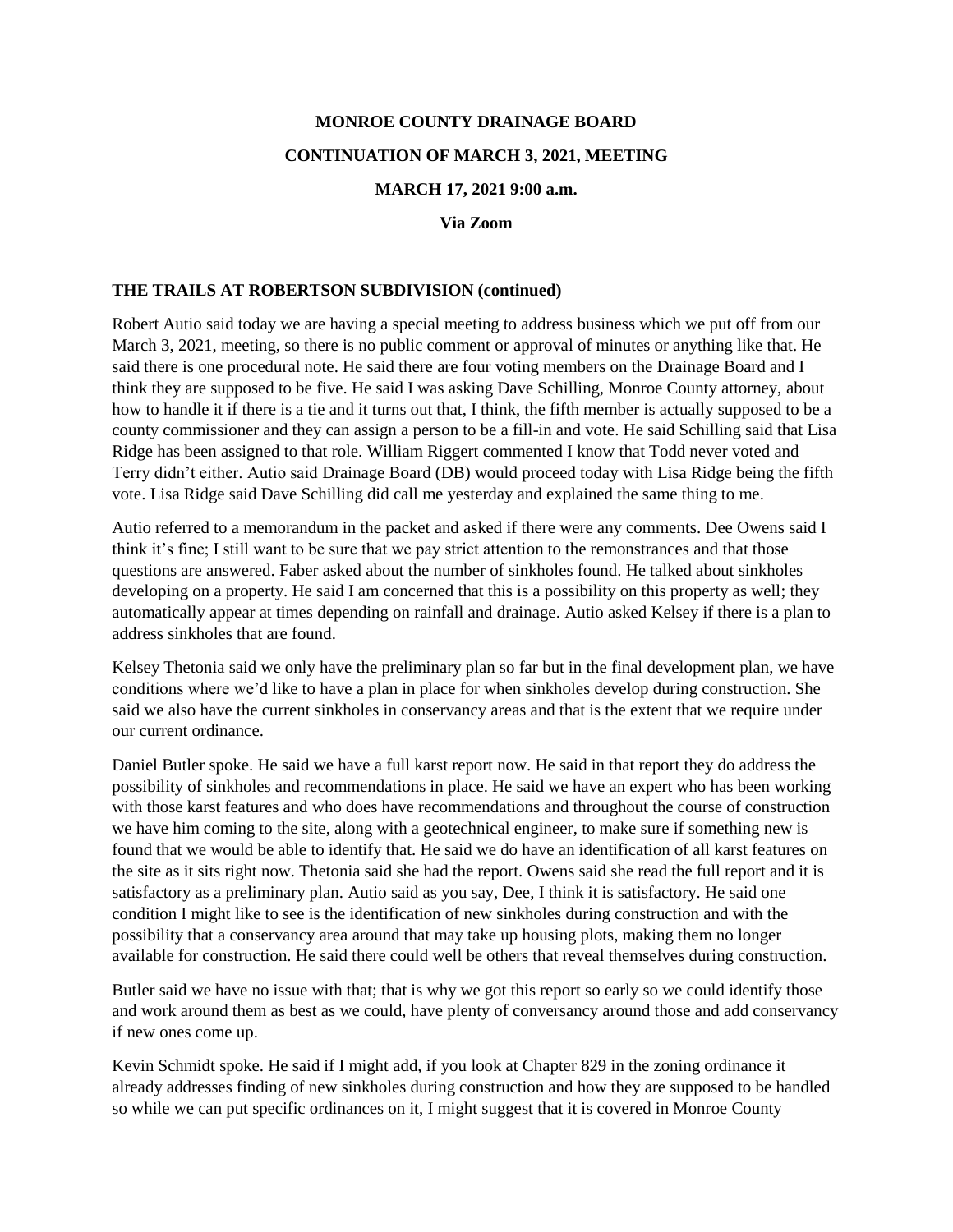Chapter 829. He said to Thetonia, correct me if I am wrong. Thetonia said I have not spent a whole lot of time on Chapter 829 except for a few specific areas. She said I am very confident that that language is already in Chapter 829.

Autio asked DB members if there were any other concerns. Trohn Enright-Randolph said I have a question. He said if new sinkholes develop on the property on separate lots and those lots were already sold, that seems like something we need to navigate. He said it might be outside of this board but it does present an interesting question: who needs to be held responsible financially if a sinkhole develops and the lot has been sold. He asked does that become another onerous burden on the property owner. He said I am going to bring that up with the Plan Commission and maybe we need more of an overall ordinance to address this, instead of a particular petition. He said I just wanted to make those comments; thank you. Faber said that is a good point to bring up. Autio said obviously, it would be a concern for the developer and I think that is the nature of this property; we are all aware of the karst features so I would hope the developer is, as well, as Daniel has stated.

Butler said I just want to reiterate that we had a number of environmental studies done on this property to make sure that we are protecting all these natural features. He said we are aware that this is a sensitive property and that is why we had those studies done early to find wetlands, stream areas, and karst features. He said so there are multiple reports but I believe we did that due diligence.

Trohn said I want to clarify that my comment was not towards this particular petition but just overall. He said we should maybe start a larger discussion and I am not sure where that should start, here or at the Plan Commission.

Autio talked about there being five components to the motion as it was written. He was asked to read them:

- 1. The preliminary plan shows compliance with the Board's new critical drainage area release rates of  $Q100 = 0.45$  cfs/acre and  $Q10 = 0.25$  cfs/acre.
- 2. The four (4) areas designated for detention will allow for adequate storage based on these release rates.
- 3. The existing culverts under the Clear Creek Trail will have adequate capacity for the Q100 event.
- 4. The development will have no impacts to the floodplain, karst areas, or jurisdictional wetlands.
- 5. The Overall Site Plan shows that approximately 14 trees will be removed as a result of detention pond construction. Per Chapter 761, this action requires Board approval. A condition is proposed to replace these trees 1:1 in the common areas around the ponds.

Faber commented about the drainage pipes handling a 100-year event. He said I am familiar with Northern Wisconsin where they had two 500-year events each year. He said they washed out all the culverts that were in existence at the time and they had to shut down Highway 13 and put in huge culverts because of the 500-year events that took place twice in two years. He said that could occur here, too, with global warming taking place; there is a problem that we apparently are not envisioning. He said those are my comments.

Thetonia said I really appreciate that comment and I think it is very relevant. She said I want to clarify that we are going to be calculating the amount of water leaving the site through these pipes for the 100 year flood, but that is basically the overtopping stage for the detention pond. She said we do not design infrastructure for more than 100-year flood. She said these ponds will be holding the water back and releasing it at a much slower rate than was previously allowed under county ordinance. She said typically, we would be matching the pre-developed conditions to the post-developed and these discharge rates are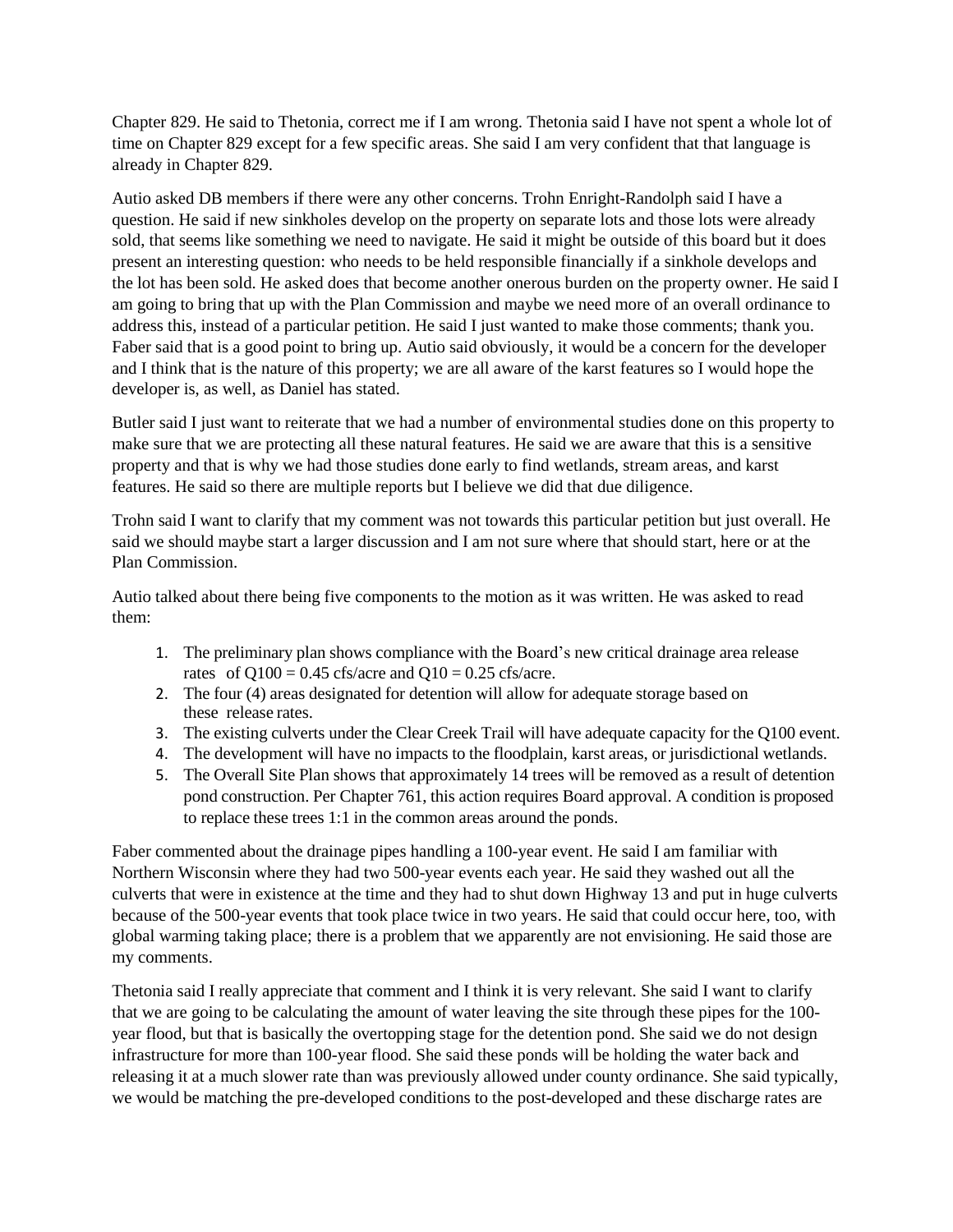taking it down by almost a whole order of magnitude. She said it is a significant decrease in how fast the water is going to be leaving these ponds so we need to make sure that the pipes can handle it. She said they are 12-inch reinforced concrete pipes; one of them has a significant slope to it. She said the water will be moving quickly and Daniel is suggesting velocity dissipation at the end of these pipes but it wouldn't be different from what the pipe can already handle. She said I think by implementing the more restrictive release rates we are already getting ahead of these more intense rain events we are expecting from climate change and their downstream impacts and that was the point of implementing these. She said this is much more stringent than your typical detention pond design and I think that it is a great step to start addressing these more intense rain events. She said we are not going to design to more than the 100-year, though, because it would take up so much space to be able to store that much water and there is no infrastructure that is going to be able to hold a 500-year event. She said no storm infrastructure is going to hold that water; it is not practical.

Dee Owens asked about the trees. Thetonia said she saw beeches, sycamores, soft wood trees and some cherry trees. She said the only oak trees I found were on the west side of the site by the smaller detention pond on the northwest corner. She said I can work with Daniel to pick out the species that would be more beneficial to the wildlife in the area. She said I am happy to work with them on that.

Owens said I am also looking at the development of the final drainage plan, and I do agree with all six of the recommendations. She said I think they are well thought out. Thetonia said most of them come from our current ordinance requirements and it's more of just a reminder that these things need to be considered, so thank you.

Lisa Ridge commented that Dave Schilling was on the Zoom meeting now if any DB members had a question before taking a vote. Autio said hello to David and that he could chime in on the alternate member issue. Schilling said yes, the alternate member is appointed to make sure that you can have sufficient votes. He said that is set forth in the DB ordinance. Trohn said to Lisa you were so close but then we pulled you right back in. Lisa said thanks, Trohn.

Trohn said I have an additional question. He asked could the commissioners appoint anyone to fill in. Schilling said they may appoint anyone.

Guy Loftman spoke. He said if this was going with our current zoning, I think it would be a much, much simpler drainage plan. He said they are asking for a vast increase in impermeable surface and I don't see any reason for you to be moving beyond what would be a much simpler plan to enable a much more complex one. He said I am very concerned about the life expectancy of these features ten or twenty years out and I think you should consider that homeowner's associations are notoriously weak entities to look after these and we are creating a maximum load requirement on these people. He said I did ask some questions that have not been answered. He asked a question about the drainage and how the calculations were made. He said that the trees would be replaced with measly trees and that the board feet lost is a real, serious problem. He said they have only identified 14 trees that need to be removed from the site but my estimate is 50 to 100 mature trees, some of which are beautiful tall pine trees, will be removed and that those board feet, all that carbon, is going to be released. He said we are facilitating making things worse. He said I don't think we should rush approval until the public has an opportunity to understand what is going on and I don't think we should rush approval until we have a complete inventory of the trees because trees are a major source of drainage control. He said I have asked the developers for a tree inventory and I was told there is a tree inventory and the one I got only counts about – I don't know – 20% of the trees; they don't count all the trees up near the farmhouse. He said I think we need a full tree inventory, we need accessible information, and we do not need to decide this today. He said we can put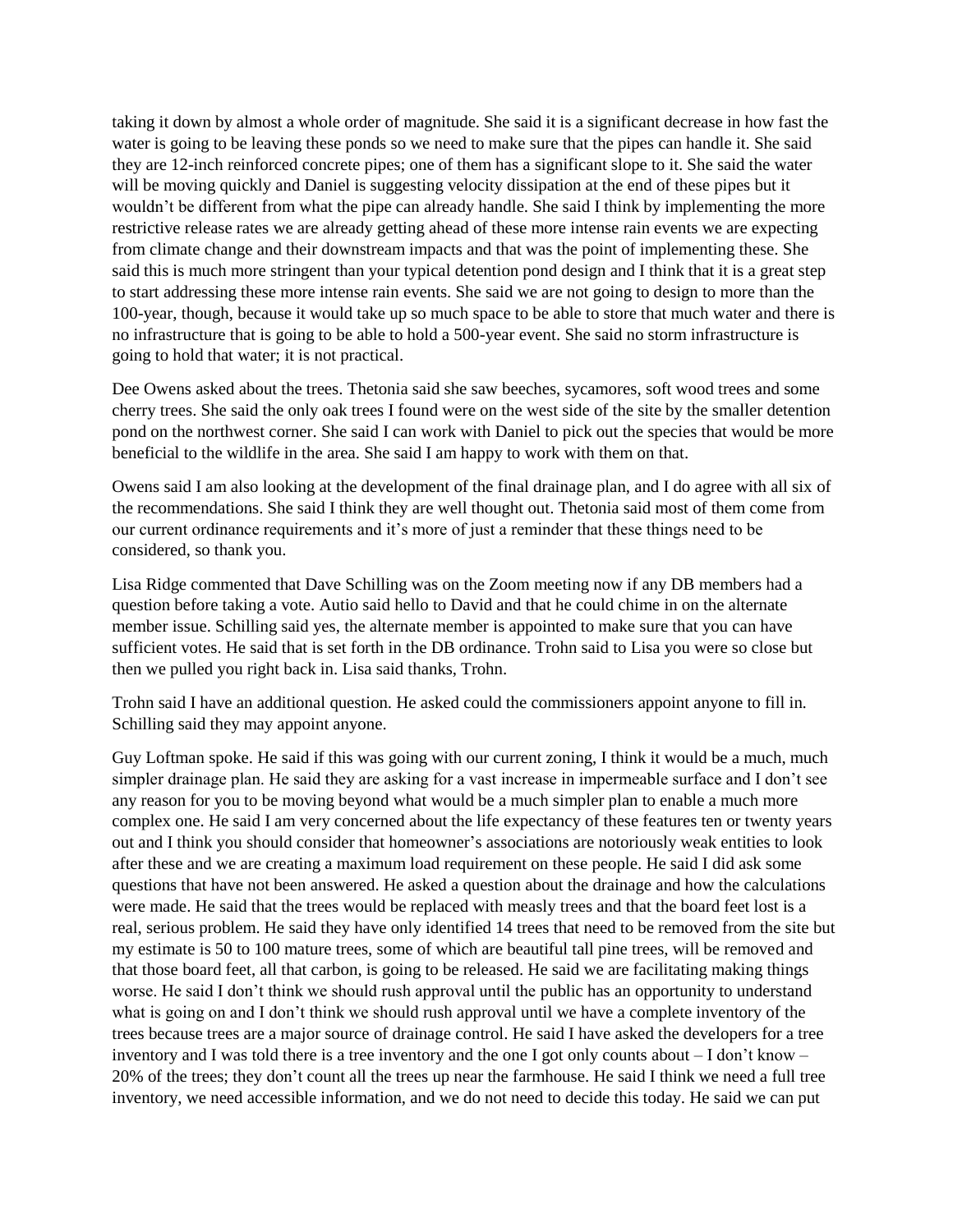this on the table and wait for more information. He said thank you very much for the opportunity to address the board.

Lisa Ridge had a question. She said since I haven't been a part of this when it was on the March 3 agenda, my question is, after listening to Mr. Loftman, is there a time constraint on this. Thetonia said there is a Plan Commission meeting on March 23 and I was hoping to bring a DB recommendation to the commission on the 23rd. Ridge said thank you. Autio said my understanding is that this is a preliminary drainage plan and then, based on our approval if that is forthcoming, they would prepare a final drainage plan which I would anticipate would include all the information or more of the information that we all need and that Mr. Loftman has requested.

Butler spoke. He said we do have a full tree inventory; I believe it is the same one that I gave Mr. Loftman and I can share my screen now if you are interested. Butler was able to share his screen. He said this does give a tree count and the types and sizes of the trees throughout the site. He said I believe this was given to Kelsey as well, so I think we have all the trees counted. He said I believe Kelsey was talking about trees in the southern basin area but we can avoid those possibly and she was recommending 1:1 replacement in that area. He said I am recommending a one-to-one replacement in that area. Owens asked about the trees around the farmhouse. Butler said we show those right here; everything around the farm house is slated. He showed areas where tree conservancy is planned.

Kevin Schmidt spoke. He said I don't believe any of those trees around the farmhouse will be removed for drainage purposes. He said the plan is that we will try to maintain those trees as practical throughout the development and we believe that, based on looking at our total tree count, that we will be increasing the total number of trees on this 44 acres by 50% once we are complete.

Trohn said I just wanted to make one comment to Mr. Loftman. He said I just want to encourage him to attend the Plan Commission meeting and express the same comments there, as well. Loftman asked Butler for a copy of the tree inventory.

Autio asked Thetonia to pull up the document with the proposed language. He asked if there was a motion to proceed with these five conditions as an approval of the preliminary drainage plan.

**Dee Owens said yes, I would move that we approve the preliminary plan, knowing that the Plan Commission will be reviewing this, knowing that Kelsey has ascertained that they are meeting the rules of the ordinance and continuing to consider the remonstrances and answering those questions.** 

**Riggert said I will second. Vote by roll call: AUTIO YEA; FABER NAY; OWENS YEA; RIGGERT YEA, and RIDGE YEA. Autio said the motion passes (4 YEAs to 1 NAY) and the DB approves this preliminary drainage plan with these conditions.** He said thank you all; this is an important and difficult subject and I appreciate all your input.

## **PUBLIC COMMENT**

Faber said I have a problem that I brought up previously at a Drainage Board meeting and also the Stormwater Management Board meeting. He said the ditch coming down from Arlington Road, from Westbury Village and swinging around to North Maple Grove Road is a problem and I wish someone would go out during a heavy rainfall and see what goes on there. He said the property owner there has been taking the leaves out of that ditch. He said there is a drastic drainage problem coming down through that ditch and something needs to be improved there. He said I hope somebody takes a look at that, especially with the rain coming. Thetonia said I hear you and I know you have mentioned this several times and our stormwater superintendent is aware of this and your requests. She said he's been out there